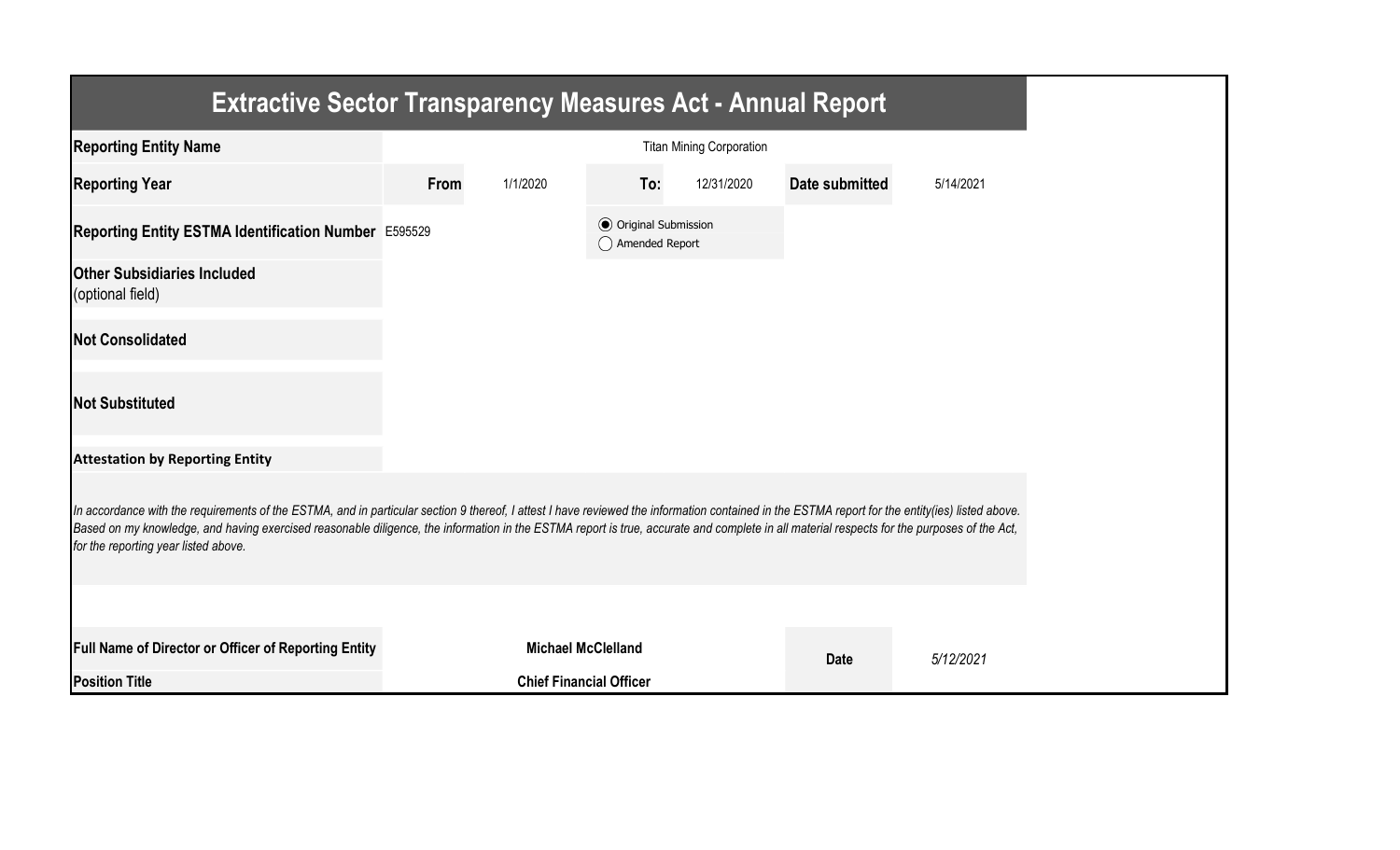| <b>Extractive Sector Transparency Measures Act - Annual Report</b> |                                  |                                                                                 |                                                |            |      |                                |                |                  |                                               |                                      |                                                                       |  |
|--------------------------------------------------------------------|----------------------------------|---------------------------------------------------------------------------------|------------------------------------------------|------------|------|--------------------------------|----------------|------------------|-----------------------------------------------|--------------------------------------|-----------------------------------------------------------------------|--|
| <b>Reporting Year</b>                                              | From:                            | 1/1/2020                                                                        | To:                                            | 12/31/2020 |      |                                |                |                  |                                               |                                      |                                                                       |  |
| <b>Reporting Entity Name</b>                                       |                                  |                                                                                 | <b>Currency of the</b><br><b>USD</b><br>Report |            |      |                                |                |                  |                                               |                                      |                                                                       |  |
| <b>Reporting Entity ESTMA</b><br><b>Identification Number</b>      |                                  |                                                                                 |                                                |            |      |                                |                |                  |                                               |                                      |                                                                       |  |
| <b>Subsidiary Reporting Entities (if</b><br>necessary)             |                                  |                                                                                 |                                                |            |      |                                |                |                  |                                               |                                      |                                                                       |  |
| <b>Payments by Payee</b>                                           |                                  |                                                                                 |                                                |            |      |                                |                |                  |                                               |                                      |                                                                       |  |
| Country                                                            | Payee Name <sup>1</sup>          | Departments, Agency, etc<br>within Payee that Received<br>Payments <sup>2</sup> | <b>Taxes</b>                                   | Royalties  | Fees | <b>Production Entitlements</b> | <b>Bonuses</b> | <b>Dividends</b> | Infrastructure<br><b>Improvement Payments</b> | <b>Total Amount paid to</b><br>Payee | Notes <sup>34</sup>                                                   |  |
| United States of America                                           | St. Lawrence County, New<br>York |                                                                                 | \$210,000.00                                   |            |      |                                |                |                  |                                               |                                      | 210,000 Payment of property taxes of buildings on<br>extraction site. |  |
|                                                                    |                                  |                                                                                 |                                                |            |      |                                |                |                  |                                               |                                      |                                                                       |  |
|                                                                    |                                  |                                                                                 |                                                |            |      |                                |                |                  |                                               |                                      |                                                                       |  |
|                                                                    |                                  |                                                                                 |                                                |            |      |                                |                |                  |                                               |                                      |                                                                       |  |
|                                                                    |                                  |                                                                                 |                                                |            |      |                                |                |                  |                                               |                                      |                                                                       |  |
|                                                                    |                                  |                                                                                 |                                                |            |      |                                |                |                  |                                               |                                      |                                                                       |  |
|                                                                    |                                  |                                                                                 |                                                |            |      |                                |                |                  |                                               |                                      |                                                                       |  |
|                                                                    |                                  |                                                                                 |                                                |            |      |                                |                |                  |                                               |                                      |                                                                       |  |
|                                                                    |                                  |                                                                                 |                                                |            |      |                                |                |                  |                                               |                                      |                                                                       |  |
|                                                                    |                                  |                                                                                 |                                                |            |      |                                |                |                  |                                               |                                      |                                                                       |  |
|                                                                    |                                  |                                                                                 |                                                |            |      |                                |                |                  |                                               |                                      |                                                                       |  |
|                                                                    |                                  |                                                                                 |                                                |            |      |                                |                |                  |                                               |                                      |                                                                       |  |
|                                                                    |                                  |                                                                                 |                                                |            |      |                                |                |                  |                                               |                                      |                                                                       |  |
| <b>Additional Notes:</b>                                           |                                  |                                                                                 |                                                |            |      |                                |                |                  |                                               |                                      |                                                                       |  |